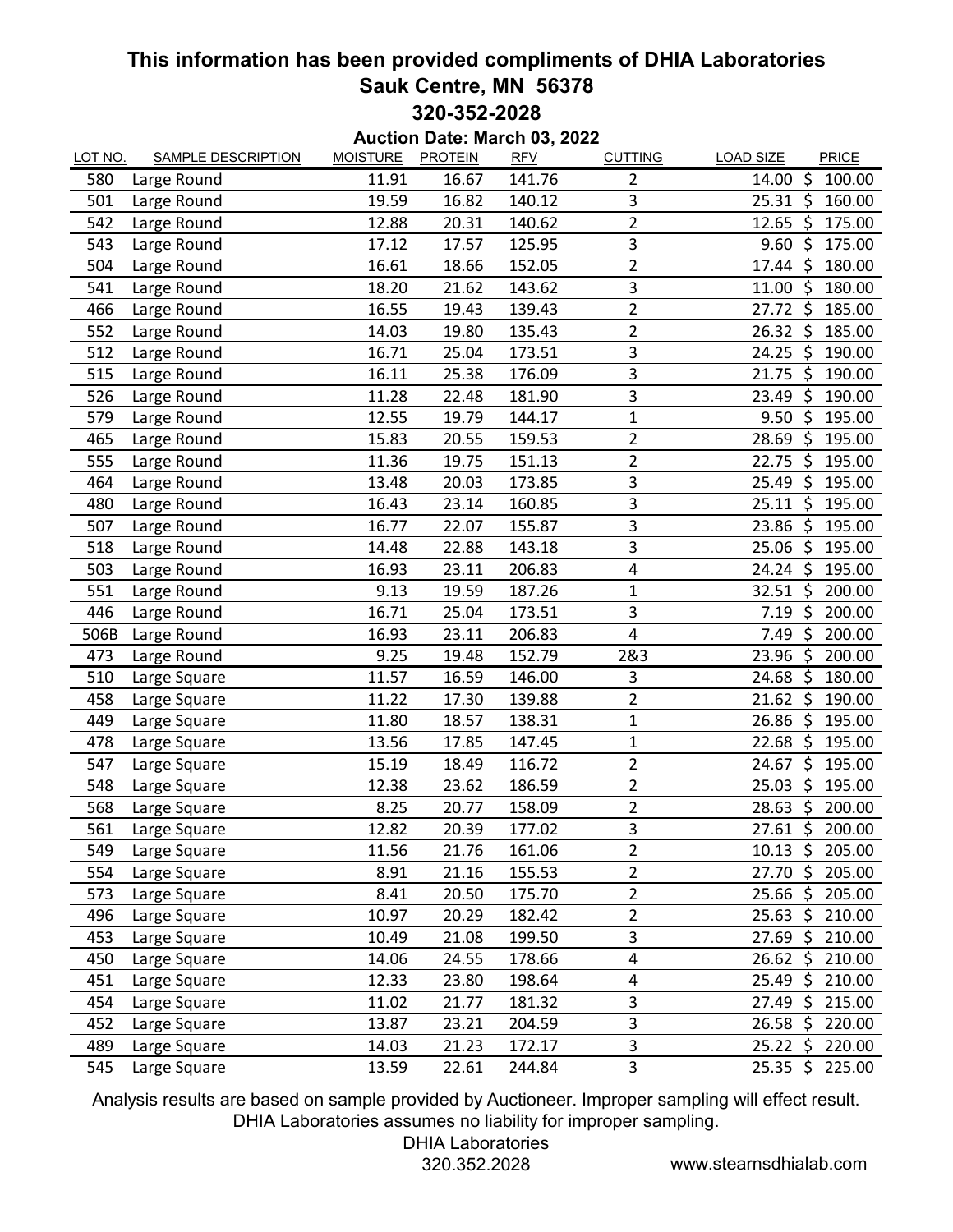## **Auction Date: March 03, 2022**

| LOT NO. | <b>SAMPLE DESCRIPTION</b> | <u>MOISTURE</u> | <b>PROTEIN</b> | <b>RFV</b> | <b>CUTTING</b> | <b>LOAD SIZE</b>    |      | PRICE           |
|---------|---------------------------|-----------------|----------------|------------|----------------|---------------------|------|-----------------|
| 537     | Large Square              | 12.21           | 22.29          | 232.98     | 3              | $25.22$ \$          |      | 230.00          |
| 448     | Large Square              | 14.96           | 25.94          | 248.65     | 3              | 24.35               | - \$ | 235.00          |
| 455     | Large Square              | 9.48            | 21.05          | 177.35     | $\mathbf 1$    | $26.60~\text{S}$    |      | 245.00          |
| 461     | Large Square              | 15.64           | 25.50          | 254.93     | 3              | 24.67               | -\$  | 245.00          |
| 492     | Medium Square             | 11.30           | 16.07          | 101.62     | 3              | 9.69                | Ś    | 185.00          |
| 514     | Medium Square             | 11.80           | 18.57          | 138.31     | 3              | $7.98$ \$           |      | 185.00          |
| 523     | Medium Square             | 12.79           | 24.47          | 159.50     | 1              | 27.76               | -Ś   | 190.00          |
| 482     | Medium Square             | 14.23           | 16.11          | 121.26     | $\overline{2}$ | $21.84 \;$ \$       |      | 195.00          |
| 570     | Medium Square             | 11.05           | 19.17          | 157.58     | $\overline{2}$ | $23.60$ \$          |      | 195.00          |
| 471     | Medium Square             | 12.72           | 22.64          | 117.29     | 3              | $23.91 \; \simeq$   |      | 195.00          |
| 475     | Medium Square             | 12.94           | 22.56          | 106.46     | 3              | 25.55               | -\$  | 195.00          |
| 577     | Medium Square             | 13.75           | 25.31          | 173.25     | 3              | 18.95 \$            |      | 195.00          |
| 447     | Medium Square             | 11.23           | 18.56          | 138.64     | 1              | 26.27               | Ŝ.   | 200.00          |
| 553     | <b>Medium Square</b>      | 9.54            | 20.89          | 167.87     | $\overline{2}$ | 29.43               | \$   | 200.00          |
| 459     | Medium Square             | 11.69           | 23.77          | 159.24     | 3              | 26.07 \$            |      | 200.00          |
| 562     | Medium Square             | 7.29            | 18.24          | 136.86     | 3              | $26.41 \; \text{S}$ |      | 200.00          |
| 563     | <b>Medium Square</b>      | 11.55           | 18.05          | 145.94     | 3              | 11.06               | -\$  | 200.00          |
| 456     | Medium Square             | 11.50           | 19.06          | 133.50     | 1              | $25.18$ \$          |      | 205.00          |
| 474     | Medium Square             | 14.15           | 17.28          | 113.21     | 1              | 26.52               | \$   | 205.00          |
| 513     | Medium Square             | 10.86           | 19.95          | 172.53     | 1              | $9.66$ \$           |      | 205.00          |
| 495     | Medium Square             | 13.67           | 20.75          | 214.57     | 3              | 24.90               | -\$  | 210.00          |
| 539     | Medium Square             | 13.23           | 21.40          | 190.89     | 3              | 23.83               | \$   | 210.00          |
| 582     | <b>Medium Square</b>      | 12.39           | 21.22          | 152.09     | $\overline{2}$ | $7.82 \;$ \$        |      | 215.00          |
| 498     | Medium Square             | 11.98           | 20.15          | 156.85     | 1              | 24.75               | -\$  | 220.00          |
| 534     | Medium Square             | 12.12           | 20.59          | 181.47     | 1              | 10.39               | \$   | 220.00          |
| 460     | Medium Square             | 11.10           | 19.61          | 185.74     | 3              | 23.53               | \$   | 220.00          |
| 490     | Medium Square             | 13.25           | 22.46          | 212.50     | $\overline{2}$ | 26.54 \$            |      | 225.00          |
| 491     | Medium Square             | 14.58           | 24.66          | 207.30     | 3              | $26.61$ \$          |      | 225.00          |
| 479     | Medium Square             | 13.00           | 23.36          | 189.45     | 3              | $22.19$ \$          |      | 235.00          |
| 483     | Medium Square             | 14.25           | 19.93          | 196.52     | 3              | 28.00               | S.   | 255.00          |
| 457     | None Given                | 10.72           | 21.17          | 163.36     | $\mathbf 1$    |                     |      | 26.31 \$ 235.00 |
| 550     | Small Round               | 12.10           | 21.04          | 188.16     | 1              | $19.22 \; \zeta$    |      | 215.00          |
| 524     | Large Round               | 56.90           | 23.59          | 182.05     | Balage 3       | 24.91               | \$   | 95.00           |
| 572     | Medium Square             | 34.40           | 21.52          | 144.25     | Balage 2       | $7.95$ \$           |      | 145.00          |
| 564     | Large Round               | 9.90            | 2.58           | 70.39      | Grass 1        | 16.64 \$            |      | 75.00           |
| 497     | Large Round               | 12.38           | 12.42          | 106.14     | Grass          | $17.00~\text{S}$    |      | 85.00           |
| 516     | Large Round               | 13.29           | 6.28           | 68.04      | Grass 1        | $18.39 \; \simeq$   |      | 145.00          |
| 511     | Large Round               | 12.74           | 6.49           | 72.97      | Grass 1        | $18.17 \; \text{S}$ |      | 150.00          |
| 525     | Large Round               | 11.40           | 6.62           | 82.06      | Grass 1        | $19.15 \; \simeq$   |      | 155.00          |
| 520     | Large Round               | 11.82           | 6.78           | 82.90      | Grass 2        | 23.07 \$            |      | 165.00          |
| 521     | Large Round               | 13.88           | 7.42           | 81.14      | Grass 1        | $22.58 \; \zeta$    |      | 170.00          |
| 567     | Large Round               | 10.68           | 9.65           | 94.09      | Grass 1&2      | 31.26               | -\$  | 200.00          |
| 488     | Large Round               | 13.72           | 9.66           | 109.09     | Grass 2        | $9.26$ \$           |      | 200.00          |
| 540     | Medium Square             | 11.64           | 9.86           | 93.51      | Grass 1        | 24.00 \$            |      | 80.00           |
| 538     | Medium Square             | 15.45           | 4.55           | 75.13      | Grass          | 25.48 \$            |      | 150.00          |

Analysis results are based on sample provided by Auctioneer. Improper sampling will effect result. DHIA Laboratories assumes no liability for improper sampling.

DHIA Laboratories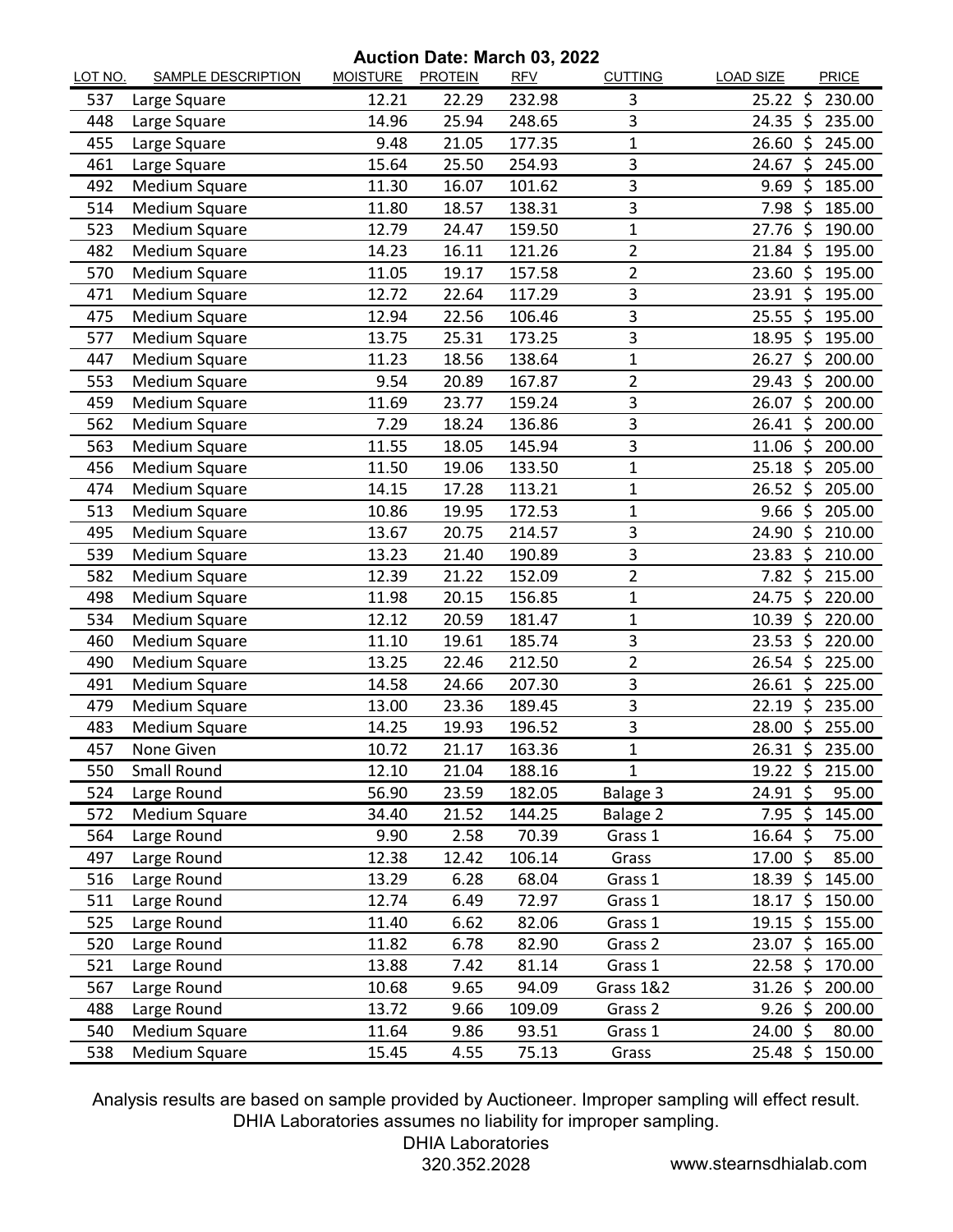**Auction Date: March 03, 2022**

| LOT NO. | <b>SAMPLE DESCRIPTION</b> | MOISTURE PROTEIN | Auction Date. March 09, 2022 | <b>RFV</b> | <b>CUTTING</b> | <b>LOAD SIZE</b>        |     | PRICE           |
|---------|---------------------------|------------------|------------------------------|------------|----------------|-------------------------|-----|-----------------|
| 546     | Small Round               | 13.07            | 11.20                        | 74.18      | Grass 1        | $13.84 \; \simeq$       |     | 160.00          |
| 565     | <b>Small Round</b>        | 13.72            | 15.16                        | 106.22     | Grass 1        | $18.17 \text{ }$        |     | 180.00          |
| 544     | Small Round               | 18.06            | 11.68                        | 97.67      | Grass 1        | $9.81 \;$ \$            |     | 200.00          |
| 535     | Large Round               | 13.69            | 10.56                        | 106.47     | Grass 2        | 22.88 \$                |     | 200.00          |
| 519     | Large Round               | 19.95            | 21.11                        | 144.84     | Mixed 3        | 23.05 \$                |     | 180.00          |
| 462     | Large Round               | 14.51            | 17.63                        | 111.81     | Mixed 2        | 25.77                   | -\$ | 190.00          |
| 509     | Large Round               | 14.54            | 17.72                        | 112.41     | Mixed 3        | 26.59                   | - Ś | 190.00          |
| 477     | Large Round               | 14.40            | 17.60                        | 118.41     | Mixed 2        |                         |     | 26.42 \$ 205.00 |
| 557     | Large Square              | 12.71            | 18.51                        | 157.45     | Mixed 1&2      | $29.85 \; \zeta$        |     | 195.00          |
| 470     | Large Square              | 12.12            | 18.56                        | 148.94     | Mixed 2        | 22.06 \$                |     | 230.00          |
| 505     | Medium Square             | 16.36            | 19.82                        | 145.13     | Mixed 1        | $26.18$ \$              |     | 182.50          |
| 485     | Medium Square             | 10.69            | 19.74                        | 134.64     | Mixed 3        | $9.93$ \$               |     | 210.00          |
| 467     | Medium Square             | 9.78             | 22.55                        | 118.06     | Mixed 2        | $21.26$ \$              |     | 220.00          |
| 558     | Small Round               | 27.99            | 16.96                        | 132.26     | Mixed 4        | $25.10$ \$              |     | 140.00          |
| 566     | Small Round               | 10.38            | 18.08                        | 141.02     | Mixed 2        | 17.86 \$                |     | 195.00          |
| 494     | Large Round               |                  | <b>CORN STALKS</b>           |            |                | 34 Bales                | \$  | 50.00           |
| 532     | Large Round               |                  | <b>CORN STALKS</b>           |            |                | 34 Bales                | \$  | 50.00           |
| 506     | Large Round               |                  | <b>STRAW</b>                 |            |                | 28 Bales                | \$  | 50.00           |
| 500     | Large Round               |                  | <b>STRAW</b>                 |            |                | 14 Bales                | \$  | 55.00           |
| 476     | Large Round               |                  | <b>STRAW</b>                 |            |                | 28 Bales                | \$  | 60.00           |
| 569     | Large Square              |                  | <b>STRAW</b>                 |            |                | 40 Bales                | \$  | 20.00           |
| 536     | Large Square              |                  | <b>STRAW</b>                 |            |                | 24 Bales                | \$  | 30.00           |
| 527     | Large Square              |                  | <b>STRAW</b>                 |            |                | $\overline{2}$<br>24.95 | \$  | 95.00           |
| 522     | Large Square              |                  | <b>STRAW</b>                 |            |                | 28.52                   | \$  | 100.00          |
| 574     | Large Square              |                  | <b>STRAW</b>                 |            |                | 21.34                   | \$  | 110.00          |
| 443     | Large Square              | <b>STRAW</b>     |                              |            |                | 27.19                   | \$  | 115.00          |
| 444     | Large Square              |                  | 12.52                        | Ś          | 115.00         |                         |     |                 |
| 445     | Large Square              | <b>STRAW</b>     |                              |            |                | 23.70                   | \$  | 115.00          |
| 469     | Large Square              | <b>STRAW</b>     |                              |            |                | 18.58                   | \$  | 115.00          |
| 530     | Large Square              | <b>STRAW</b>     |                              |            |                | 23.16                   | Ś   | 115.00          |
| 559     | Large Square              | <b>STRAW</b>     |                              |            |                | 26.98                   | Ś   | 120.00          |
| 560     | Large Square              | <b>STRAW</b>     |                              |            |                | 27.09                   | \$. | 120.00          |
| 556     | Large Square              |                  | <b>STRAW</b>                 |            |                | 27.1 Bales              | \$  | 125.00          |
| 517     | Medium Square             |                  | <b>STRAW</b>                 |            |                | 60 Bales                | \$  | 22.50           |
| 508     | Medium Square             |                  | <b>STRAW</b>                 |            |                | 66 Bales                | \$  | 28.00           |
| 575     | Medium Square             |                  | <b>STRAW</b>                 |            |                | 54 Bales                | \$  | 30.00           |
| 463     | Medium Square             |                  | <b>STRAW</b>                 |            |                | 66 Bales                | \$  | 32.50           |
| 528     | Medium Square             |                  | <b>STRAW</b>                 |            |                | 54 Bales                | \$  | 32.50           |
| 484     | Medium Square             |                  | <b>STRAW</b>                 |            |                | 66 Bales                | \$  | 35.00           |
| 493     | Medium Square             |                  | <b>STRAW</b>                 |            |                | 60 Bales                | \$  | 35.00           |
| 502     | Medium Square             |                  | <b>STRAW</b>                 |            |                | 54 Bales                | \$  | 35.00           |
| 576     | Medium Square             |                  | 54 Bales                     | \$         | 35.00          |                         |     |                 |
| 468     | Medium Square             |                  | <b>STRAW</b>                 |            |                | 72 Bales                | \$  | 40.00           |
| 481     | Medium Square             |                  | <b>STRAW</b>                 |            |                | 72 Bales                | \$  | 40.00           |
| 499     | Medium Square             |                  | <b>STRAW</b>                 |            |                | 54 Bales                | \$  | 40.00           |

Analysis results are based on sample provided by Auctioneer. Improper sampling will effect result. DHIA Laboratories assumes no liability for improper sampling.

DHIA Laboratories

320.352.2028 www.stearnsdhialab.com